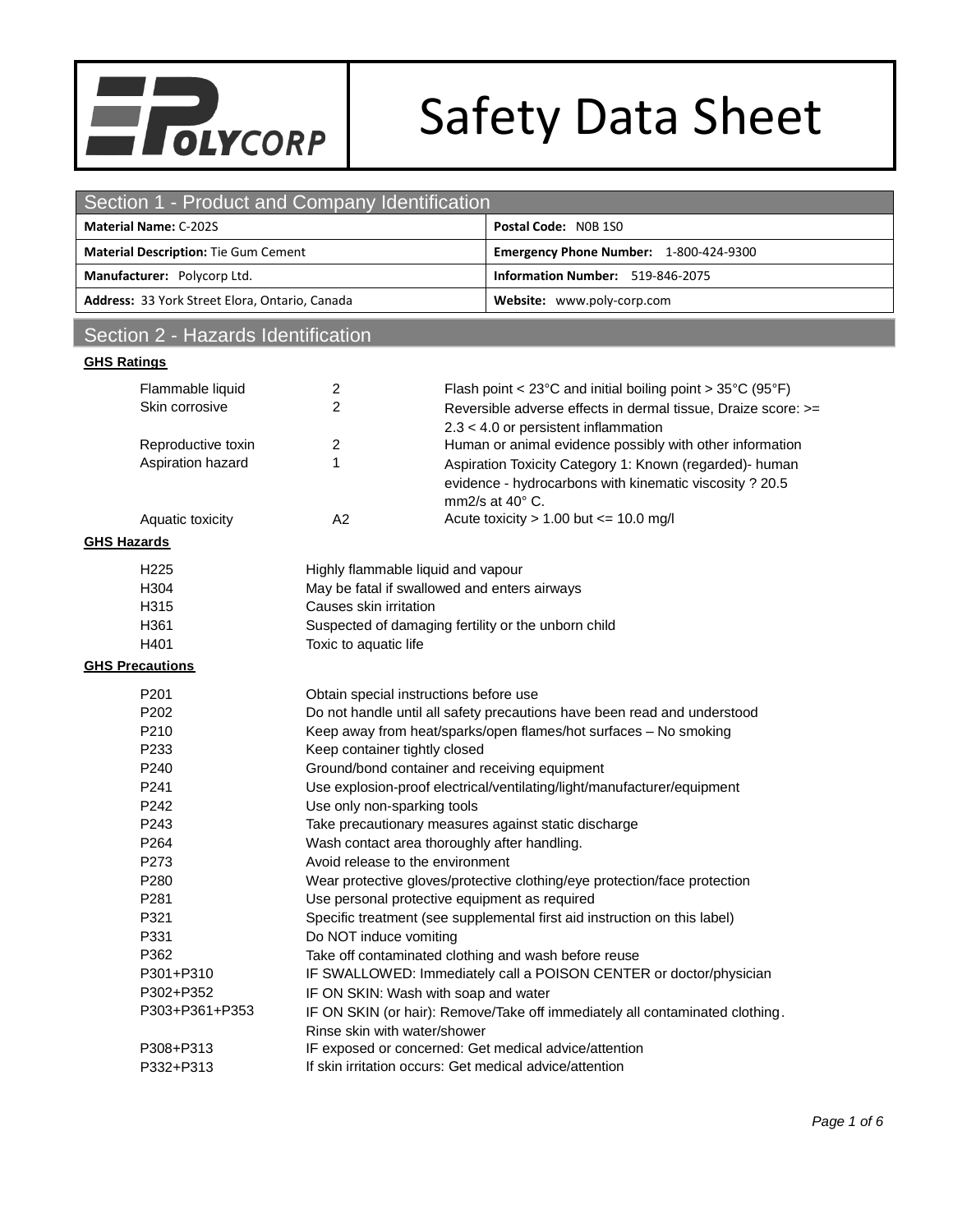#### **Signal Word: Danger**



**Conditions Aggravated** N/A **Chronic Effects** N/A

# Section 3 - Composition / Information on Ingredients

| <b>Chemical Name</b>       | <b>CAS number</b>          | <b>Weight Concentration %</b> |
|----------------------------|----------------------------|-------------------------------|
| <b>Toluene</b>             | 108-88-3                   | 80.00% - 90.00%               |
| <b>Proprietary Polymer</b> | <b>Proprietary Polymer</b> | 10.00% - 20.00%               |

# Section 4 - First Aid Measures

INHALATION - Move affected person to fresh air, rest in a half upright position, and loosen clothing . If breathing is difficult, administer oxygen. If breathing has stopped, give artificial respiration. Seek medical advice after significant exposure.

EYE CONTACT - Flush with large amounts of water for at least 15 minutes. Lift eyelids occasionally. Get prompt medical attention.

SKIN - Wash thoroughly with soap and water immediately. Remove all contaminated clothing immediately. Seek medical advice if irritation persists.

INGESTION - Seek medical advice. The decision to induce vomiting or not must be made by a physician after careful consideration of all matterials ingested. Risk of aspiration into lungs.

# Section 5 - Fire Fighting Measures

#### **Suitable Extinguishing Media**

Carbon Dioxide---Dry Chemical---Foam---Water Fog Use water for cooling material stored in vicinity of fire.

#### **Explosion Hazards**

Vapors are heavier than air and may travel along the ground to an ignition source some distance from material handling point. Ignition sources include pilot lights, smoking, heaters, electric motors, sparks from electrical switches and static discharges.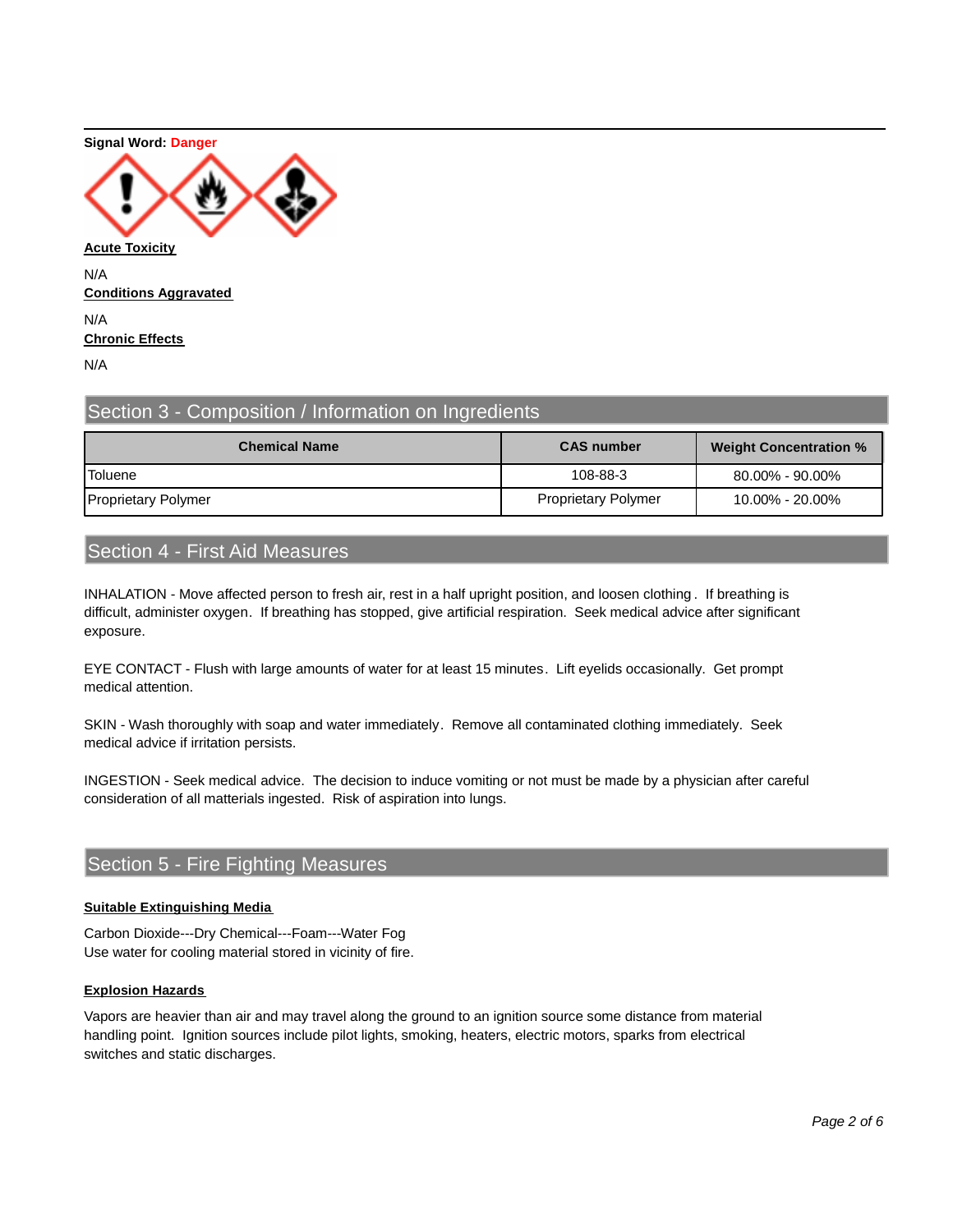CAUTION: Never use cutting torch on empty containers! Residual solvent vapor in empty container may explode. Application to hot surfaces requires special precautions. During emergency conditions, overexposure to decomposition products may cause a health hazard. Symptoms may not be immediately apparent. Obtain Medical Attention.

#### **Hazardous Combustion Products**

N/A

#### **Recommended Fire Equipment**

Use self-contained breathing apparatus with a full-face piece operated in a pressure-demand or other positive pressure mode. Wear protective clothing.

# Section 6 - Accidental Release Measures

#### **In Case of Spill**

Evacuate non-emergency personnel, Isolate the area and prevent access. Remove ignition sources. Notify management. Put on protective equipment. Control source of the leak. Ventilate. Contain the spill to prevent spread to drains, sewers, water supplies, or soil. Contact APV (**330-773-8911)** for assistance and advice.

Cover spill area with a suitable absorbent material (Kitty Litter, Oil-Dri, etc .). Saturate absorbent material with neutralization solution and mix. Wait 15 minutes. Collect material in open-head metal containers. Repeat applications of decontamination solution with scrubbing, followed by absorbent until the surface is decontaminated. Check for residual surface contamination. Swipe test kits have been used for this purpose. Apply lid loosely and allow containers to vent for 72 hours to let carbon dioxide diffuse.

To minimize vapor, cover the spillage with fire fighting foam (AFFF). Released material may be pumped into closed, but not sealing, metal containers for disposal. Process can generate heat.

#### **Neutralization solutions**

(1) Colorimetric Laboratories Inc. (CLI) decontamination solution.

- (2) A mixture of 75% water, 20% non-ionic surfactant (e.g. Plurafac SL-62, Tergitol TMN-10) and 5% n-propanol.
- (3) A mixture of 80% water, 20% non-ionic surfactant (e.g. Plurafac SL-62, Tergitol TMN-10).
- (4) A mixture of 90% water 3-8% ammonium hydroxide or concentrated ammonia and 2% liquid detergent .

APV requires that CHEMTREC be immediately notified (**800-424-9300**) when this product is unintentionally released from its container during its course of distribution, regardless of the amount released. Distribution includes transportation, storage incidental to transportation, loading and unloading. Such notification must be immediate and made by the person have knowledge of the release.

# Section 7 - Handling and Storage

#### **Precautions for Safe Handling**

Keep away from food, drink and heat. Keep away from sources of ignition. No smoking. Do not breathe vapor. Avoid contact with skin and eyes. Never use pressure to empty. Take precautionary measures against static discharges.

Storage temperature-

| Minimum: | do not freeze |
|----------|---------------|
| Maximum: | 40°C (104°F)  |

Storage Period- See technical data sheet.

# Section 8 - Exposure Controls / Personal Protection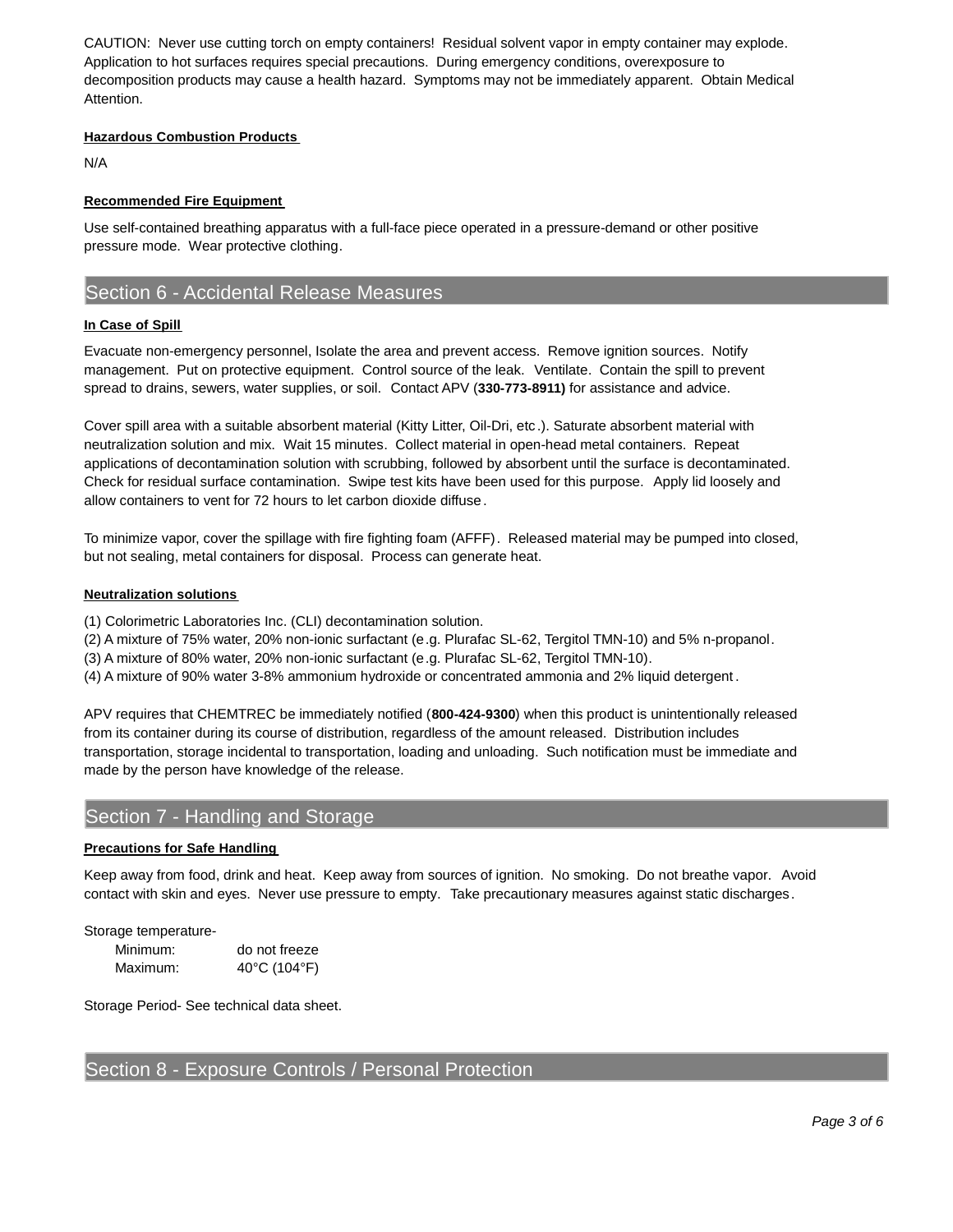| <b>Chemical Name / CAS No.</b>                    | <b>OSHA Exposure Limits</b>                                 | <b>ACGIH Exposure Limits</b> | <b>Other Exposure Limits</b>                                           |
|---------------------------------------------------|-------------------------------------------------------------|------------------------------|------------------------------------------------------------------------|
| <b>Toluene</b><br>108-88-3                        | 200 ppm TWA<br>150 ppm STEL<br>300 ppm CEIL<br>500 ppm Peak | 20 ppm TWA                   | NIOSH: 100 ppm TWA<br>375 mg/m3 TWA<br>150 ppm STEL; 560<br>mg/m3 STEL |
| Proprietary Polymer<br><b>Proprietary Polymer</b> | N/A                                                         | N/A                          | N/A                                                                    |

Provide sufficient ventilation in volume and pattern to keep air containment concentration below current applicable OSHA permissible exposure limit or ACGIH TLV limit, and volatiles below lower explosive limit. Heavy solvent vapors should be removed from the lower levels of area, and all ignition sources (non-explosion proof equipment) should be eliminated if flammable mixtures will be encountered. Remove decomposition products formed during welding or flame cutting of surfaces coated with this product. For baking finishes - vent vapors emitted on heating.

Respiratory Protection- Operator is to use an approved half mask organic vapor respirator under normal conditions. An air supplied, positive pressure respirator may be required if working conditions to not provide adequate ventilation to keep exposures below the limits.

Skin and Body Protection- Wear chemical resistant gloves (nitrile) and paint suits . The most suitable glove must be chosen in consultation with the gloves supplier who can inform about the breakthrough time of the glove material.

Eye Protection- Wear approved chemical safety goggles where exposure to vapor or contact with eyes is possible . Eye wash stations should also be made available.

# Section 9 - Physical and Chemical Properties

Information on basic physical and chemical properties:

| Vapor Density: 3.1                           | U.S. VOC Wt/Gal (wet) 6.58                        |
|----------------------------------------------|---------------------------------------------------|
| Specific Gravity (SG) 0.894                  | <b>Odor: Solvent</b>                              |
| <b>Odor Threshold: Not determined</b>        | <b>Color: Black</b>                               |
| Boiling Point: 110°C                         | <b>Freezing Point: Not determined</b>             |
| <b>Partition coefficient: Not determined</b> | Viscosity: Not determined                         |
| pH: N/A                                      | % Weight Solids 11.66                             |
| % Volume Solids 9.11                         | VOC Wt/Gal (wet) 6.58                             |
| Flash Point: 39 F.4 C                        | <b>LEL/UEL: 1% - 7%</b>                           |
| Autoignition Temperature: 535°C              | <b>Evaporation Rate (nBuAc=1): Not determined</b> |
| Vapor Pressure: 22.5 mmHg                    |                                                   |

# Section 10 - Stability and Reactivity

## **Stability and reactivity profile**

This material is considered stable

Hazardous polymerization will not occur.

**The following materials should be avoided in contact with the mixture**

# Oxidizing agents

## **Hazardous decomposition products**

Carbon oxides

Section 11 - Toxicological Information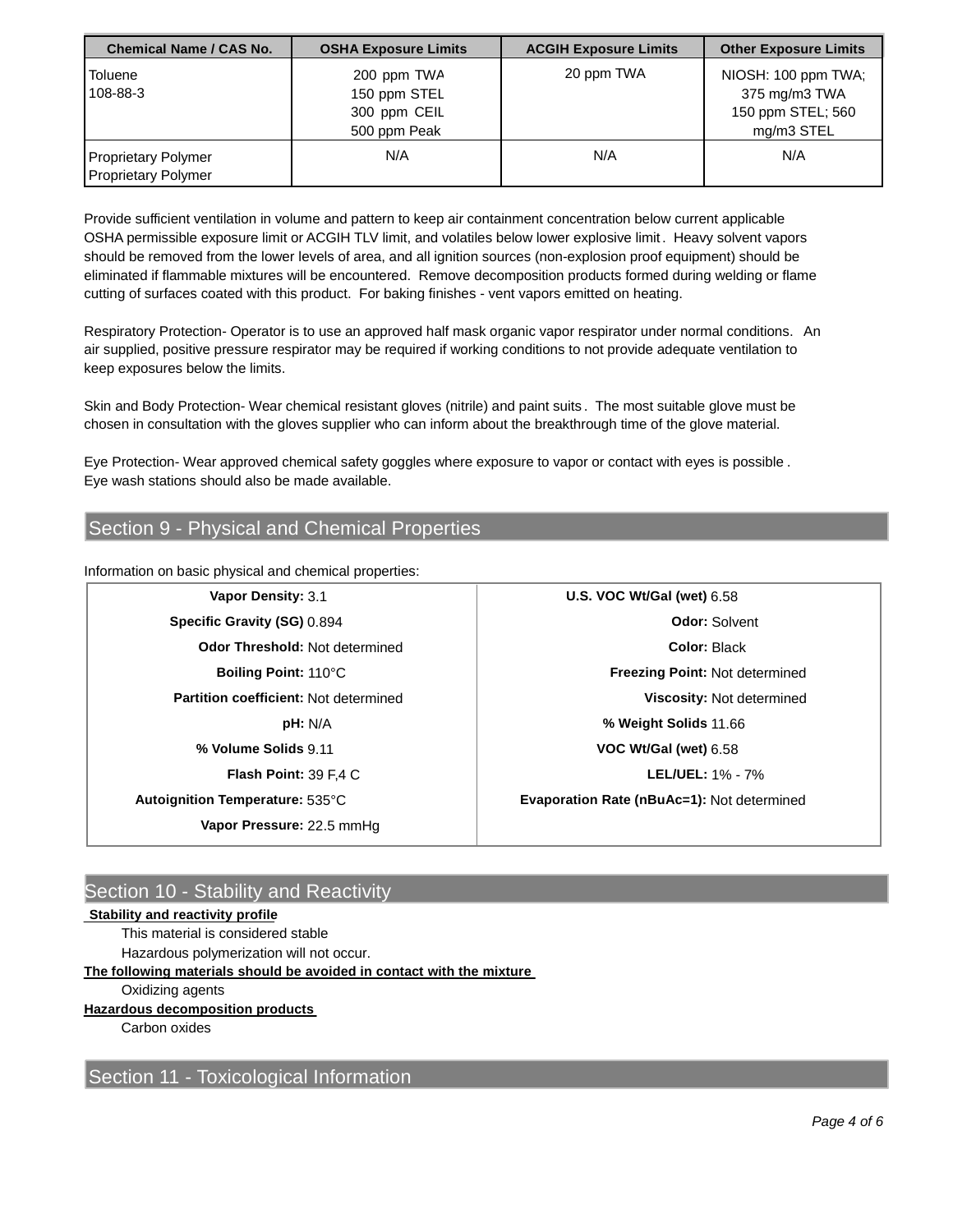LC<sub>50</sub> and LD<sub>50</sub> toxicity for this product are merely estimates and have yet to be determined. For individual component ecotoxicity, please refer to Section 11.

| <b>Possible Routes of Entry</b>                                                                                                               |         |                     |                                                                                                                                                |           |             |                                                                                                                                                                                                                                                                                                                                                                                                                                                                                                          |
|-----------------------------------------------------------------------------------------------------------------------------------------------|---------|---------------------|------------------------------------------------------------------------------------------------------------------------------------------------|-----------|-------------|----------------------------------------------------------------------------------------------------------------------------------------------------------------------------------------------------------------------------------------------------------------------------------------------------------------------------------------------------------------------------------------------------------------------------------------------------------------------------------------------------------|
| Inhalation                                                                                                                                    |         | <b>Skin Contact</b> | Eye Contact                                                                                                                                    | Ingestion |             |                                                                                                                                                                                                                                                                                                                                                                                                                                                                                                          |
| <b>Potential Target Organs</b>                                                                                                                |         |                     |                                                                                                                                                |           |             |                                                                                                                                                                                                                                                                                                                                                                                                                                                                                                          |
| Eyes                                                                                                                                          | Kidneys | Liver               | Central Nervous System                                                                                                                         |           | <b>Skin</b> | <b>Respiratory System</b>                                                                                                                                                                                                                                                                                                                                                                                                                                                                                |
| The following components are possible carcinogens                                                                                             |         |                     |                                                                                                                                                |           |             |                                                                                                                                                                                                                                                                                                                                                                                                                                                                                                          |
|                                                                                                                                               |         |                     | *Materials labeled a carcinogen in dust form are supplied in solution, thus eliminating the hazard                                             |           |             |                                                                                                                                                                                                                                                                                                                                                                                                                                                                                                          |
| <b>CAS Number</b><br>None                                                                                                                     |         | <b>Description</b>  |                                                                                                                                                |           | % Weight    | <b>Carcinogen Rating</b><br>N/A                                                                                                                                                                                                                                                                                                                                                                                                                                                                          |
| Section 12 - Ecological Information                                                                                                           |         |                     |                                                                                                                                                |           |             |                                                                                                                                                                                                                                                                                                                                                                                                                                                                                                          |
| Persistence and degradability-N/A<br>Bioaccumulative potential- N/A<br>Mobility in Soil-N/A<br><b>Component Ecotoxicity</b><br><b>Toluene</b> |         |                     | Toxicity- Do not release into environment. May cause long term adverse effects.<br>96 Hr LC50 Poecilia reticulata: 50.87 - 70.34 mg/L [static] |           |             | 96 Hr LC50 Pimephales promelas: 15.22 - 19.05 mg/L [flow-through] (1 day old);<br>96 Hr LC50 Pimephales promelas: 12.6 mg/L [static]; 96 Hr LC50 Oncorhynchus<br>mykiss: 5.89 - 7.81 mg/L [flow-through]; 96 Hr LC50 Oncorhynchus mykiss: 14.1<br>- 17.16 mg/L [static]; 96 Hr LC50 Oncorhynchus mykiss: 5.8 mg/L [semi-static];<br>96 Hr LC50 Lepomis macrochirus: 11.0 - 15.0 mg/L [static]; 96 Hr LC50 Oryzias<br>latipes: 54 mg/L [static]; 96 Hr LC50 Poecilia reticulata: 28.2 mg/L [semi-static]; |
|                                                                                                                                               |         |                     | 48 Hr EC50 Daphnia magna: 5.46 - 9.83 mg/L [Static]; 48 Hr EC50 Daphnia<br>magna: 11.5 mg/L                                                    |           |             |                                                                                                                                                                                                                                                                                                                                                                                                                                                                                                          |
|                                                                                                                                               |         |                     | 96 Hr EC50 Pseudokirchneriella subcapitata: >433 mg/L; 72 Hr EC50<br>Pseudokirchneriella subcapitata: 12.5 mg/L [static]                       |           |             |                                                                                                                                                                                                                                                                                                                                                                                                                                                                                                          |

# Section 13 - Disposal Considerations

Dispose of in accordance with federal, state and local regulations. Controlled incineration is recommended for disposal of unused product. Prevent contamination of soil, drains and surface waters. Dispose of large containers to a licensed reconditioner. Dispose of small containers in compliance with local regulations.

# Section 14 - Transport Information

| Agency | <b>Proper Shipping Name</b> | <b>UN Number</b> | Packing Group | <b>Hazard Class</b> |
|--------|-----------------------------|------------------|---------------|---------------------|
|        | N/A                         |                  |               |                     |
|        |                             |                  |               |                     |

# Section 15 - Regulatory Information

The following chemicals are listed in the EU-Substances of Very High Concern (2008/67/ED) (SVHC): - None

| Country   | <b>Regulation</b>                                  | <b>All Components Listed</b> |
|-----------|----------------------------------------------------|------------------------------|
| Australia | Australian Inventory of Chemical Substances (AICS) | Yes                          |
| Canada    | Canadian Domestic Substances List (DSL)            | Yes                          |
| Canada    | Canadian Non-Domestic Substances List (NSDL)       | No                           |